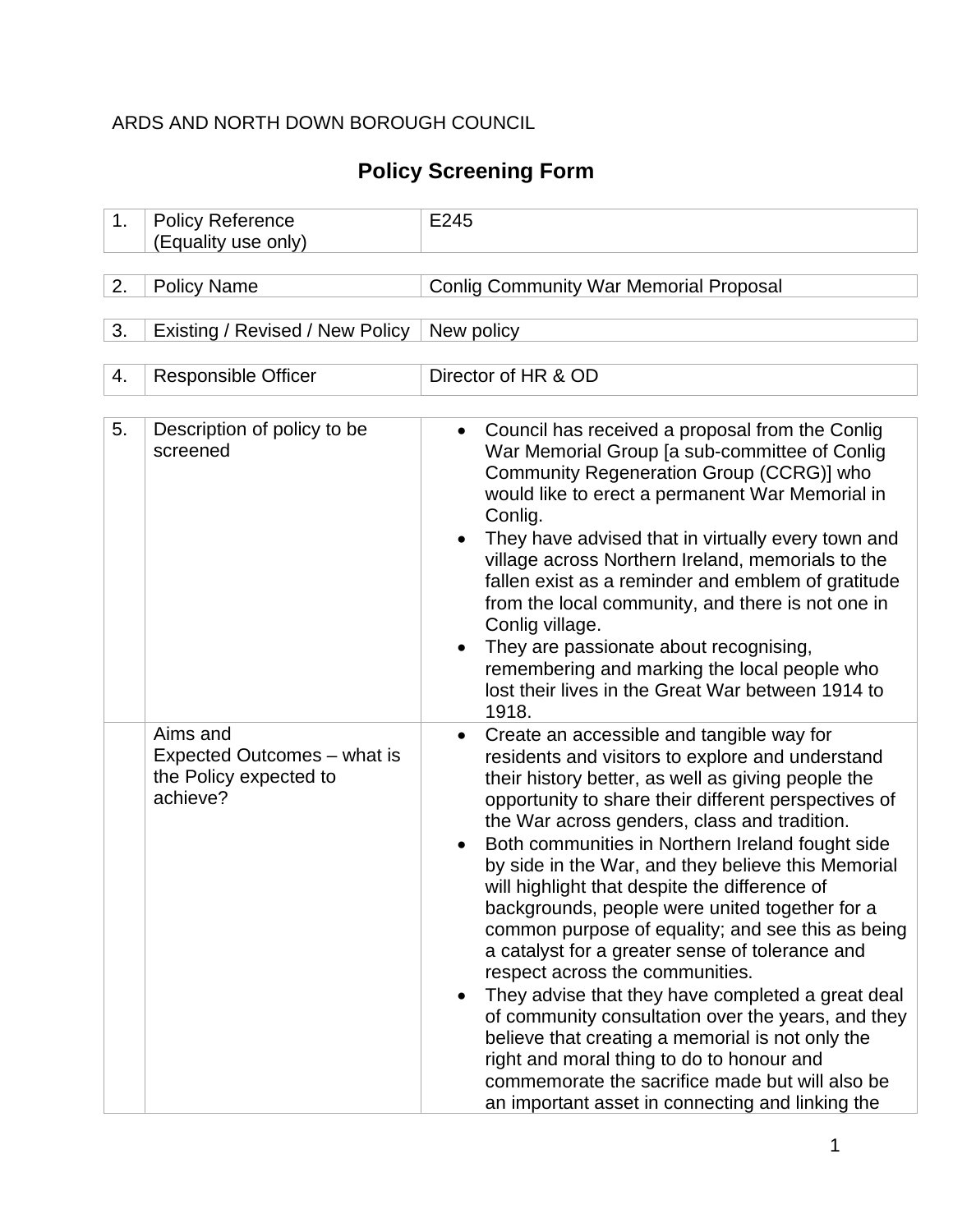| past, present and future generations, in order to<br>One of the key aims of the CCRG is to enhance<br>the lives of local people in the area now, as well as<br>future generations, and by learning more about<br>their heritage, as well as the lessons learnt which<br>include the importance of inclusivity, tolerance,<br>connection and working together, they would very |
|-------------------------------------------------------------------------------------------------------------------------------------------------------------------------------------------------------------------------------------------------------------------------------------------------------------------------------------------------------------------------------|
| All residents of the local community and visitors to the                                                                                                                                                                                                                                                                                                                      |
|                                                                                                                                                                                                                                                                                                                                                                               |
|                                                                                                                                                                                                                                                                                                                                                                               |
| If there are sections of the local community or visitors who                                                                                                                                                                                                                                                                                                                  |
| are not supportive of this proposal or war memorials in                                                                                                                                                                                                                                                                                                                       |
|                                                                                                                                                                                                                                                                                                                                                                               |
|                                                                                                                                                                                                                                                                                                                                                                               |
|                                                                                                                                                                                                                                                                                                                                                                               |
| employees, officers of the Council, local residents,                                                                                                                                                                                                                                                                                                                          |
| visitors and businesses in Conlig, Community Groups                                                                                                                                                                                                                                                                                                                           |
|                                                                                                                                                                                                                                                                                                                                                                               |
|                                                                                                                                                                                                                                                                                                                                                                               |
|                                                                                                                                                                                                                                                                                                                                                                               |
|                                                                                                                                                                                                                                                                                                                                                                               |
|                                                                                                                                                                                                                                                                                                                                                                               |
| Ards and North Down Borough                                                                                                                                                                                                                                                                                                                                                   |
|                                                                                                                                                                                                                                                                                                                                                                               |
|                                                                                                                                                                                                                                                                                                                                                                               |
|                                                                                                                                                                                                                                                                                                                                                                               |
|                                                                                                                                                                                                                                                                                                                                                                               |
|                                                                                                                                                                                                                                                                                                                                                                               |
|                                                                                                                                                                                                                                                                                                                                                                               |
|                                                                                                                                                                                                                                                                                                                                                                               |
|                                                                                                                                                                                                                                                                                                                                                                               |
|                                                                                                                                                                                                                                                                                                                                                                               |
|                                                                                                                                                                                                                                                                                                                                                                               |
|                                                                                                                                                                                                                                                                                                                                                                               |
|                                                                                                                                                                                                                                                                                                                                                                               |
|                                                                                                                                                                                                                                                                                                                                                                               |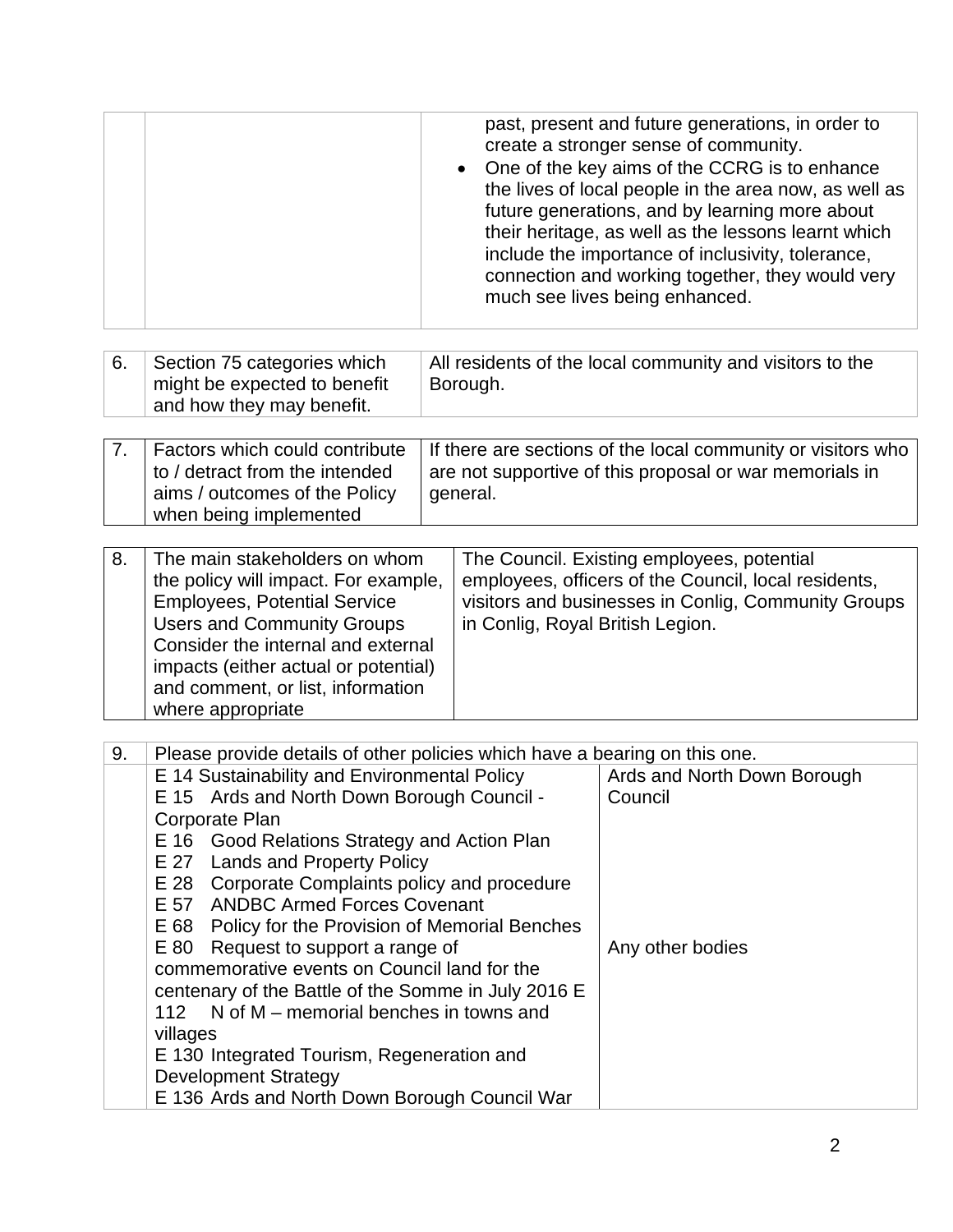| Memorial Refurbishment programme                   |  |
|----------------------------------------------------|--|
| E143 Conlig Village Plan                           |  |
| E 155 Ards and North Down Borough Council          |  |
| <b>Veterans Event</b>                              |  |
| E 171 To Light Up the Ards Arts Centre Red for the |  |
| Remembrance Period in 2018 as a mark of respect    |  |
| for the centenary of Armistice                     |  |
| E 175 VC Plaques                                   |  |
| E183 Millisle War Memorial                         |  |

| 10. | Available evidence (quantitative and qualitative) considered as important to encourage |                                                                                                                         |                                                                                                                                                           |          |                       |              |                   |                                                                                    |  |  |  |  |  |
|-----|----------------------------------------------------------------------------------------|-------------------------------------------------------------------------------------------------------------------------|-----------------------------------------------------------------------------------------------------------------------------------------------------------|----------|-----------------------|--------------|-------------------|------------------------------------------------------------------------------------|--|--|--|--|--|
|     | completion in relation to:                                                             |                                                                                                                         |                                                                                                                                                           |          |                       |              |                   |                                                                                    |  |  |  |  |  |
|     | Religious                                                                              | <b>Summary:</b>                                                                                                         |                                                                                                                                                           |          |                       |              |                   |                                                                                    |  |  |  |  |  |
|     | <b>Belief</b>                                                                          |                                                                                                                         | The Northern Ireland Census 2011 (NISRA) statistics for the Borough area<br>showed that 75% are or have been brought up in Protestant and Other Christian |          |                       |              |                   |                                                                                    |  |  |  |  |  |
|     |                                                                                        |                                                                                                                         |                                                                                                                                                           |          |                       |              |                   |                                                                                    |  |  |  |  |  |
|     |                                                                                        |                                                                                                                         |                                                                                                                                                           |          |                       |              |                   | (including Christian related) religions. While this varied across the borough from |  |  |  |  |  |
|     |                                                                                        |                                                                                                                         | 17% in Portaferry ward to 87% in Carrowdore ward this does not have any                                                                                   |          |                       |              |                   |                                                                                    |  |  |  |  |  |
|     |                                                                                        |                                                                                                                         | relation to this policy. These compared to 48% for Northern Ireland as a whole.                                                                           |          |                       |              |                   |                                                                                    |  |  |  |  |  |
|     |                                                                                        | See table below                                                                                                         |                                                                                                                                                           |          |                       |              |                   |                                                                                    |  |  |  |  |  |
|     |                                                                                        | Data:                                                                                                                   |                                                                                                                                                           |          |                       |              |                   |                                                                                    |  |  |  |  |  |
|     |                                                                                        | Religion or Religion Brought up in (Numbers with % in brackets)<br>Catholic<br>All usual<br>Other<br>Protestant<br>None |                                                                                                                                                           |          |                       |              |                   |                                                                                    |  |  |  |  |  |
|     |                                                                                        |                                                                                                                         | residents                                                                                                                                                 |          | and Other             | Religions    |                   |                                                                                    |  |  |  |  |  |
|     |                                                                                        |                                                                                                                         |                                                                                                                                                           |          | Christian             |              |                   |                                                                                    |  |  |  |  |  |
|     |                                                                                        |                                                                                                                         |                                                                                                                                                           |          | (including            |              |                   |                                                                                    |  |  |  |  |  |
|     |                                                                                        |                                                                                                                         |                                                                                                                                                           |          | Christian             |              |                   |                                                                                    |  |  |  |  |  |
|     |                                                                                        |                                                                                                                         |                                                                                                                                                           |          | related)              |              |                   |                                                                                    |  |  |  |  |  |
|     |                                                                                        | <b>Northern</b>                                                                                                         |                                                                                                                                                           |          |                       |              |                   |                                                                                    |  |  |  |  |  |
|     |                                                                                        | Ireland                                                                                                                 | 1,810,863                                                                                                                                                 | 817,385  | 875,717               | 16,592       | 101,169           |                                                                                    |  |  |  |  |  |
|     |                                                                                        |                                                                                                                         | $(100\%)$                                                                                                                                                 | (45%)    | (48%)                 | (1%)         | (6%)              |                                                                                    |  |  |  |  |  |
|     |                                                                                        | Ards<br>and                                                                                                             |                                                                                                                                                           |          |                       |              |                   |                                                                                    |  |  |  |  |  |
|     |                                                                                        | <b>North</b>                                                                                                            |                                                                                                                                                           |          |                       |              |                   |                                                                                    |  |  |  |  |  |
|     |                                                                                        | Down                                                                                                                    |                                                                                                                                                           |          |                       |              |                   |                                                                                    |  |  |  |  |  |
|     |                                                                                        | <b>Borough</b>                                                                                                          | 156,672                                                                                                                                                   | 20,550   | 117,589               | 1,729        | 16,804            |                                                                                    |  |  |  |  |  |
|     |                                                                                        | Council                                                                                                                 | $(100\%)$<br>Source: Religion or religion brought up in. Census 2011, NISRA                                                                               | (13%)    | (75%)                 | (1%)         | (11%)             |                                                                                    |  |  |  |  |  |
|     |                                                                                        |                                                                                                                         |                                                                                                                                                           |          |                       |              |                   |                                                                                    |  |  |  |  |  |
|     |                                                                                        |                                                                                                                         |                                                                                                                                                           |          |                       |              |                   |                                                                                    |  |  |  |  |  |
|     |                                                                                        |                                                                                                                         |                                                                                                                                                           |          |                       |              |                   |                                                                                    |  |  |  |  |  |
|     | The ANDBC employee profile shows that                                                  |                                                                                                                         |                                                                                                                                                           |          |                       |              |                   |                                                                                    |  |  |  |  |  |
|     |                                                                                        | <b>Males</b>                                                                                                            | Protestant                                                                                                                                                |          | <b>Roman Catholic</b> | <b>Other</b> | Total             |                                                                                    |  |  |  |  |  |
|     |                                                                                        | <b>Eull</b>                                                                                                             | 358 (84%)                                                                                                                                                 | 33(8%)   |                       | 34(8%)       | 425               |                                                                                    |  |  |  |  |  |
|     |                                                                                        | Time                                                                                                                    |                                                                                                                                                           |          |                       |              | $(100\%)$         |                                                                                    |  |  |  |  |  |
|     |                                                                                        | Part                                                                                                                    | $*(63%)$                                                                                                                                                  | $*(25%)$ |                       | $*(13%)$     | $\underline{8}^*$ |                                                                                    |  |  |  |  |  |
|     |                                                                                        | Time                                                                                                                    |                                                                                                                                                           |          |                       |              | $(100\%)$         |                                                                                    |  |  |  |  |  |
|     |                                                                                        | <b>Totals</b>                                                                                                           | 363(84%)                                                                                                                                                  | 35(8%)   |                       | 35(8%)       | 433(100%)         |                                                                                    |  |  |  |  |  |

|             | <b>Females Protestant</b> | <b>Roman Catholic</b> | <b>Other</b> | ⊺otal       | J |
|-------------|---------------------------|-----------------------|--------------|-------------|---|
| <u>Full</u> | 223(78%)                  | 58(20%)               | 6(2%         | 287(100%)   |   |
| Time        |                           |                       |              |             |   |
| Part        | l20(54%)                  | 12(32%)               | $ 5(14\%) $  | $37/100\%)$ |   |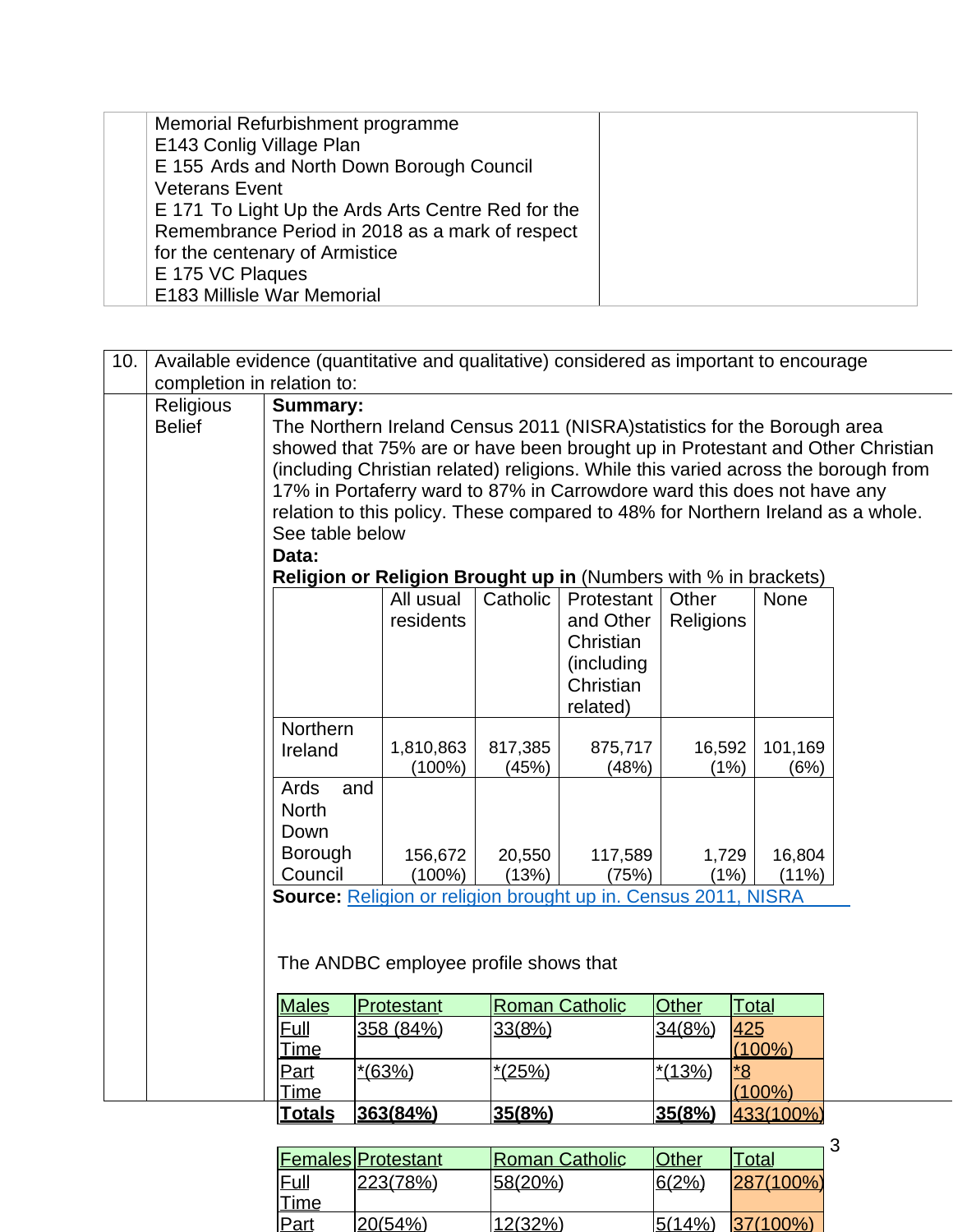| Political<br>Opinion | *Small numbers removed as individuals could be identifiable<br>Data on agency employees is held by the recruitment agency.**<br><b>Summary:</b><br>Electoral Office data from recent Local Government elections detail the political<br>representation on Ards and North Down Council, The Stormont Executive for this<br>electoral area and Westminster election. This data is an approximate measure of<br>political opinion of the voting electorate within the Borough. Turnout to vote in<br>North Down and Strangford constituencies tend to be lower than the rest of NI |                                    |                              |            |           |                     |                          |          |             |         |       |                |       |              |
|----------------------|---------------------------------------------------------------------------------------------------------------------------------------------------------------------------------------------------------------------------------------------------------------------------------------------------------------------------------------------------------------------------------------------------------------------------------------------------------------------------------------------------------------------------------------------------------------------------------|------------------------------------|------------------------------|------------|-----------|---------------------|--------------------------|----------|-------------|---------|-------|----------------|-------|--------------|
|                      | suggesting less strong political opinions. Of those who do turn out, the results<br>show preferences for voting Unionist parties.                                                                                                                                                                                                                                                                                                                                                                                                                                               |                                    |                              |            |           |                     |                          |          |             |         |       |                |       |              |
|                      | See table below<br>Data:<br><b>Council Election results</b>                                                                                                                                                                                                                                                                                                                                                                                                                                                                                                                     |                                    |                              |            |           |                     |                          |          |             |         |       |                |       |              |
|                      | The most recent local council election $(2^{nd}$ May 2019) showed:                                                                                                                                                                                                                                                                                                                                                                                                                                                                                                              |                                    |                              |            |           |                     |                          |          |             |         |       |                |       |              |
|                      |                                                                                                                                                                                                                                                                                                                                                                                                                                                                                                                                                                                 |                                    |                              |            |           |                     | <b>Elected Candidate</b> |          |             |         |       |                |       |              |
|                      |                                                                                                                                                                                                                                                                                                                                                                                                                                                                                                                                                                                 | Eligible   Votes<br>Elector<br>ate | Polled<br>(%<br>Turnou<br>t) | <b>AUD</b> | Sinn Féin | $\exists$           | <b>SDLP</b>              | Alliance | Independent | TUV     | Green | <b>AUQ</b>     | Aontu | <b>CCLA</b>  |
|                      | Northern<br>Ireland                                                                                                                                                                                                                                                                                                                                                                                                                                                                                                                                                             | 1,305,55<br>3                      | 687,733<br>(52.7%)           | 122        | 105       | $\overline{7}$<br>5 | 59                       | 53       | 24          | $\,6\,$ | 8     | $\overline{3}$ | 1     | $\mathbf{1}$ |
|                      | Ards and<br>North<br>Down<br>Borough<br>Council                                                                                                                                                                                                                                                                                                                                                                                                                                                                                                                                 | 112,077                            | 47,161<br>(42.1%)            | 14         |           | 8                   | 1                        | 10       | 3           | 1       | 3     |                |       |              |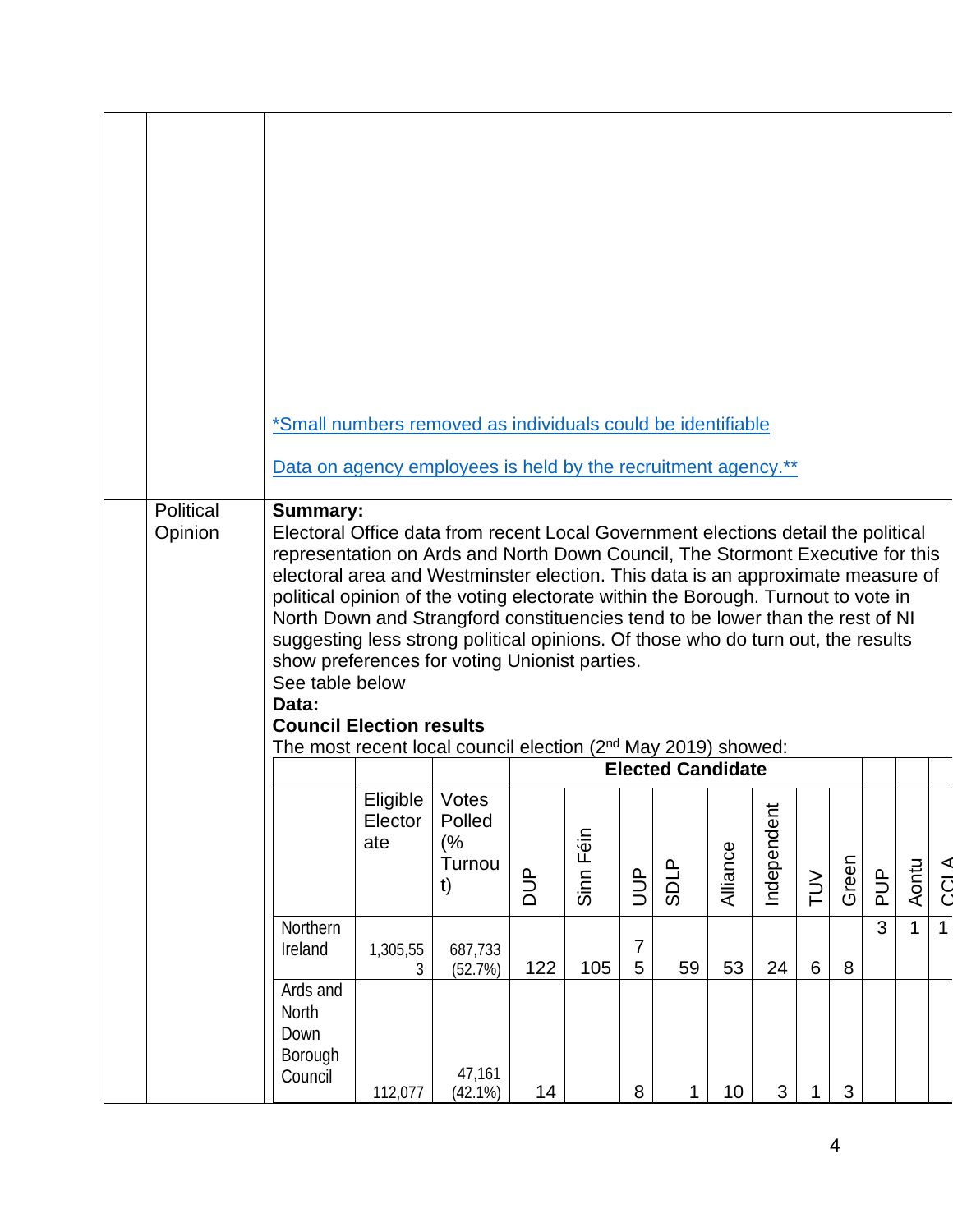|                 | Ards<br>Peninsul<br>a (DEA)                                                                                                                                                                                                                                                                                                                                                                                                                                                                                                              | 16,656    | 7,369<br>(44.2%)    | 3                      |               | 1              | 1 |                 | 1                    |                        |                      |                        |                        |  |
|-----------------|------------------------------------------------------------------------------------------------------------------------------------------------------------------------------------------------------------------------------------------------------------------------------------------------------------------------------------------------------------------------------------------------------------------------------------------------------------------------------------------------------------------------------------------|-----------|---------------------|------------------------|---------------|----------------|---|-----------------|----------------------|------------------------|----------------------|------------------------|------------------------|--|
|                 | Bangor<br>Central<br>(DEA)                                                                                                                                                                                                                                                                                                                                                                                                                                                                                                               | 17,194    | 6,678<br>(38.8%)    | $\overline{2}$         |               | $\mathbf 1$    |   |                 | 1                    | 1                      |                      | 1                      |                        |  |
|                 | Bangor<br>East and<br>Donagha<br>dee<br>(DEA)                                                                                                                                                                                                                                                                                                                                                                                                                                                                                            | 16,956    | 6,915<br>$(40.8\%)$ | $\overline{2}$         |               | $\overline{2}$ |   |                 | 1                    | 1                      |                      |                        |                        |  |
|                 | Bangor<br>West<br>(DEA)                                                                                                                                                                                                                                                                                                                                                                                                                                                                                                                  | 13,479    | 5,448<br>$(40.4\%)$ | 1                      |               | 1              |   |                 | $\overline{2}$       |                        |                      | 1                      |                        |  |
|                 | Comber<br>(DEA)                                                                                                                                                                                                                                                                                                                                                                                                                                                                                                                          | 13,681    | 6,272<br>$(45.8\%)$ | $\overline{2}$         |               | 1              |   |                 | 1                    |                        | 1                    |                        |                        |  |
|                 | Holywoo<br>d and<br>Clandebo<br>ye (DEA)                                                                                                                                                                                                                                                                                                                                                                                                                                                                                                 | 14,158    | 6,229<br>$(44.0\%)$ | 1                      |               | 1              |   |                 | $\overline{2}$       |                        |                      | 1                      |                        |  |
|                 | Newtown<br>ards<br>(DEA)                                                                                                                                                                                                                                                                                                                                                                                                                                                                                                                 | 19,953    | 8,250<br>$(41.4\%)$ | 3                      |               | 1              |   |                 | $\overline{2}$       | 1                      |                      |                        |                        |  |
| Racial<br>Group | <b>Source: The Electoral Office, NI</b><br><b>Summary:</b><br>NISRA, NINIS and Northern Ireland Strategic Migration Partnership data provide<br>up to date data. The 2011 census showed that 32,000 (1.8%) of the usually<br>resident population in Northern Ireland is from a minority ethnic background.<br>Within the borough, the 2011 Census showed that 1.5% (2,300) were from a<br>minority ethnic background. Across the borough this ranged from 5.2% in<br>Loughview ward to 0.3% in Lisbane ward.<br>See table below<br>Data: |           |                     |                        |               |                |   |                 |                      |                        |                      |                        |                        |  |
|                 | <b>Ethnic Group</b> (Numbers with % in brackets)                                                                                                                                                                                                                                                                                                                                                                                                                                                                                         | All usual | residents           | White                  | Chinese       | Indian         |   | Banglades<br>hi | Other                | <b>Black</b>           | <b>Black</b>         | Mixed<br>ىدا<br>5      | Other                  |  |
|                 | Northern Ireland                                                                                                                                                                                                                                                                                                                                                                                                                                                                                                                         |           | 1,810,863<br>(100%) | 1,778,<br>449<br>(98%) | 6,303<br>(0%) | 6,198<br>(0%)  |   | 540<br>(0%      | 6,<br>08<br>9<br>(0) | 2,3<br>45<br>(0)<br>%) | 12<br>71<br>(0)<br>% | 6,0<br>14<br>(0)<br>%) | 3,6<br>54<br>(0)<br>%) |  |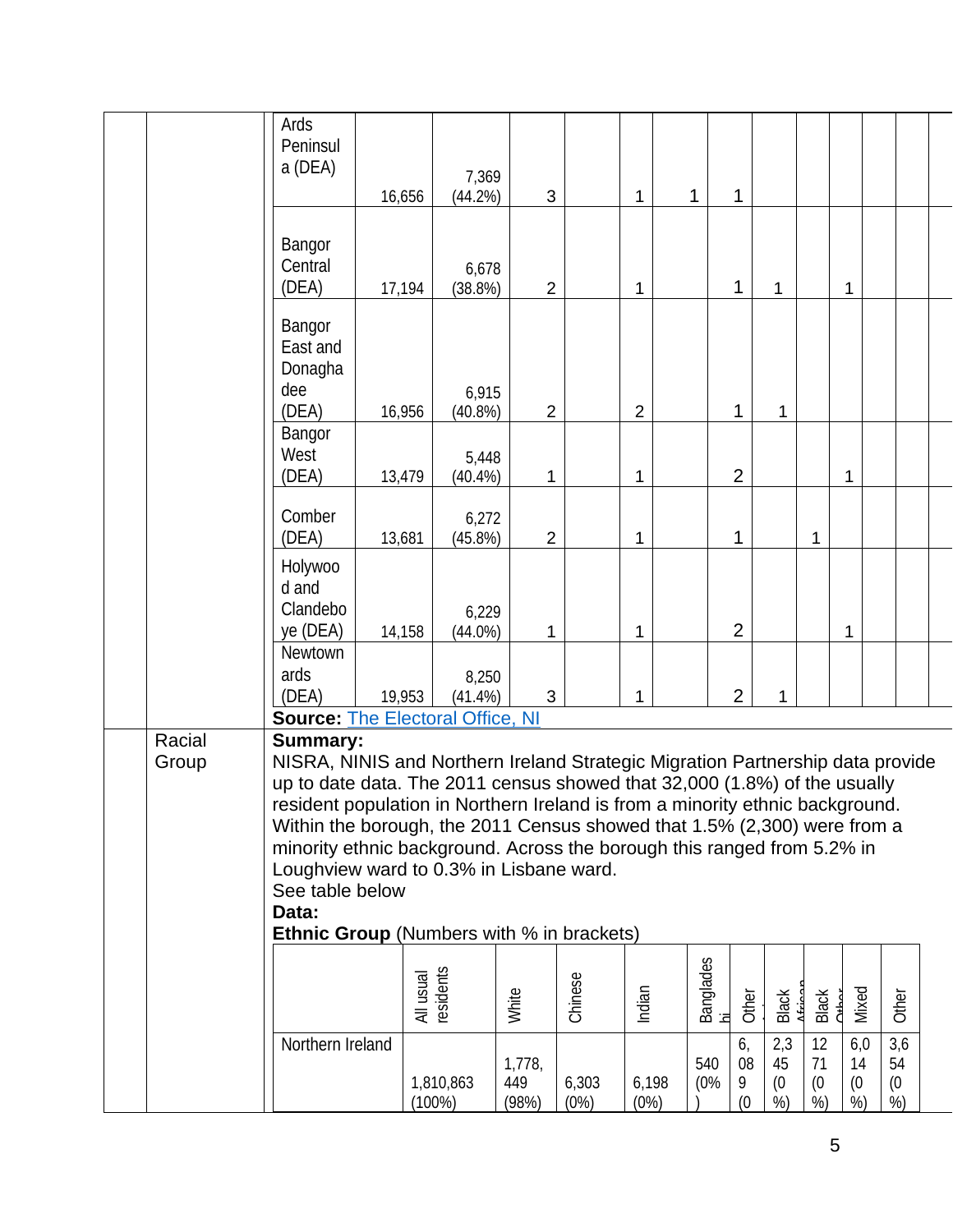|                                                                                                                               |                  |                 |         |       |                                                                             | %               |                |                |                      |           |  |
|-------------------------------------------------------------------------------------------------------------------------------|------------------|-----------------|---------|-------|-----------------------------------------------------------------------------|-----------------|----------------|----------------|----------------------|-----------|--|
| Ards and North                                                                                                                |                  |                 |         |       |                                                                             | 41              | 13             | 13             | 55                   | 19        |  |
| Down Borough                                                                                                                  |                  | 154,36          |         |       | 177                                                                         | 5               | 9              | $\overline{2}$ | 6                    | 9         |  |
| Council                                                                                                                       | 156,672          | 5               | 406     | 283   | (0%                                                                         | (0)             | (0)            | (0)            | (0)                  | (0)       |  |
|                                                                                                                               | $(100\%)$        | (99%)           | (0%)    | (0%)  |                                                                             | %<br>17         | %              | %              | %<br>$\overline{54}$ | %)        |  |
|                                                                                                                               |                  |                 |         | 17    | 5<br>(0%                                                                    |                 | 6              | $\overline{2}$ |                      | 26        |  |
| Ards Peninsula                                                                                                                | 22,797<br>(100%) | 22,641<br>(99%) | 29 (0%) | (0%)  |                                                                             | (0)<br>%        | (0)<br>%)      | (0)<br>%       | (0)<br>%)            | (0)<br>%) |  |
|                                                                                                                               |                  |                 |         |       |                                                                             |                 |                |                | 11                   |           |  |
|                                                                                                                               |                  |                 |         |       | 17                                                                          | 43              | 26             | 32             | 9                    | 38        |  |
|                                                                                                                               | 23,524           | 24,469          | 105     | 43    | (0%                                                                         | (0)             | (0)            | (0)            | (0)                  | (0)       |  |
| <b>Bangor Central</b>                                                                                                         | $(100\%)$        | (98%)           | (0%)    | (0%)  |                                                                             | %               | %)             | %)             | %                    | %         |  |
| <b>Bangor East</b>                                                                                                            |                  |                 |         |       | 10 <sup>1</sup>                                                             | 91              | 11             | $\overline{2}$ | 82                   | 19        |  |
| and                                                                                                                           | 24,892           | 22,648          |         | 27    | (0%                                                                         | (0)             | (0)            | (0)            | (0)                  | (0)       |  |
| Donaghadee                                                                                                                    | $(100\%)$        | (99%)           | 56 (0%) | (0%)  |                                                                             | %               | %              | %)             | %)                   | %         |  |
|                                                                                                                               |                  |                 |         |       | $\overline{2}$                                                              |                 | 3              | 26             | 73                   | 15        |  |
|                                                                                                                               | 22,946           | 17,763          |         |       | (0%                                                                         | 11              | (0)            | (0)            | (0)                  | (0)       |  |
| <b>Bangor West</b>                                                                                                            | $(100\%)$        | (98%)           | 19 (0%) | 135   |                                                                             | 6               | %)             | %)             | %)                   | %)        |  |
|                                                                                                                               |                  |                 |         |       | 9                                                                           | $\overline{35}$ | $\overline{4}$ | 8              | 55                   | 17        |  |
|                                                                                                                               | 18,152           | 18,216          |         |       | (0%                                                                         | (0)             | (0)            | (0)            | (0)                  | (0)       |  |
| Comber                                                                                                                        | $(100\%)$        | (99%)           | 30 (0%) | 8(0%) |                                                                             | %               | %)             | %              | %)                   | %         |  |
|                                                                                                                               |                  |                 |         |       |                                                                             |                 |                |                | 10                   |           |  |
|                                                                                                                               |                  |                 |         |       | 23                                                                          | 81              | 81             | 56             | 1                    | 61        |  |
| Holywood and                                                                                                                  | 18,382           | 20,061          |         | 31    | (0%                                                                         | (0)             | (0)            | (0)            | (0)                  | (0)       |  |
| Clandeboye                                                                                                                    | $(100\%)$        | (98%)           | 65 (0%) | (0%)  |                                                                             | %               | %              | %              | %                    | %         |  |
|                                                                                                                               |                  |                 |         |       | 111                                                                         | 30              | 8              | 6              | 75                   | 20        |  |
|                                                                                                                               | 20,560           | 27,841          | 105     | 20    | (0%                                                                         | (0)             | (0)            | (0)            | (0)                  | (0)       |  |
| Newtownards<br><b>Source: Ethnic Group, Census 2011, NISRA</b>                                                                | $(100\%)$        | (99%)           | (0%)    | (0%)  |                                                                             | %               | %              | %)             | %)                   | %)        |  |
| The ANDBC employee profile shows that:<br><b>Ethnic Group</b>                                                                 |                  | <b>Total</b>    |         |       | Percentage                                                                  |                 |                |                |                      |           |  |
| White                                                                                                                         |                  | 682<br>$\star$  |         |       | 78.66%<br>$\star$                                                           |                 |                |                |                      |           |  |
| <b>Black</b>                                                                                                                  |                  |                 |         |       |                                                                             |                 |                |                |                      |           |  |
| Chinese                                                                                                                       |                  | $\star$         |         |       | $\star$                                                                     |                 |                |                |                      |           |  |
| Other                                                                                                                         |                  | $\star$         |         |       | $\star$                                                                     |                 |                |                |                      |           |  |
| Did not want to answer                                                                                                        |                  | $\star$         |         |       | $\star$                                                                     |                 |                |                |                      |           |  |
| Left Blank                                                                                                                    |                  | 176             |         |       | 20.3%                                                                       |                 |                |                |                      |           |  |
| * Small numbers removed as individuals could be identifiable<br>Data on agency employees is held by the recruitment agency.** |                  |                 |         |       |                                                                             |                 |                |                |                      |           |  |
|                                                                                                                               |                  |                 |         |       | NISRA have published population projections for the Borough which show that |                 |                |                |                      |           |  |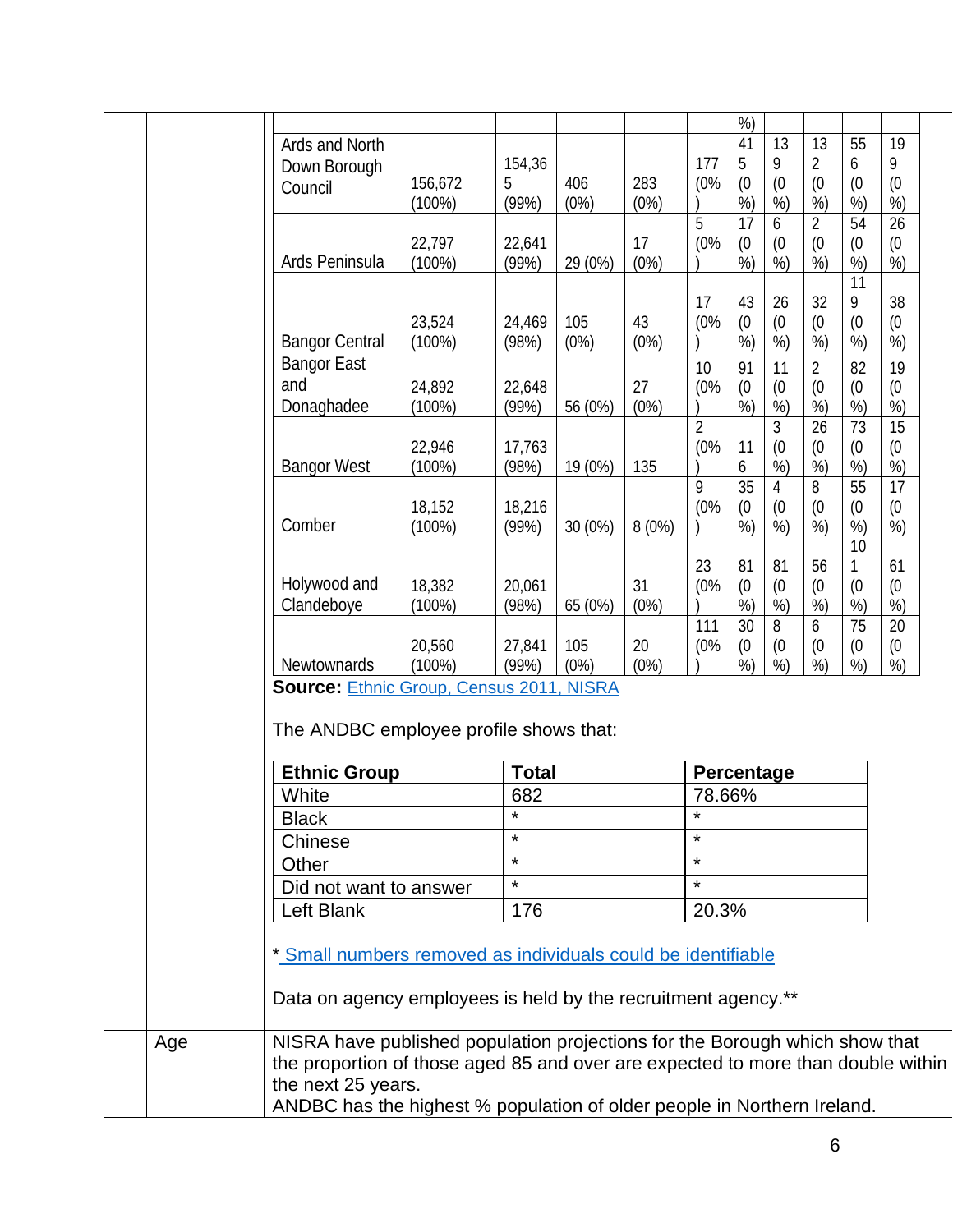|                | See table below<br>Data:                                                                                                                                                                                                                                                                                                                    |                  |                  |                  |                  |                     |
|----------------|---------------------------------------------------------------------------------------------------------------------------------------------------------------------------------------------------------------------------------------------------------------------------------------------------------------------------------------------|------------------|------------------|------------------|------------------|---------------------|
|                | Age Groups (Numbers with % in brackets)                                                                                                                                                                                                                                                                                                     |                  |                  |                  |                  |                     |
|                |                                                                                                                                                                                                                                                                                                                                             | $0 - 15$         | 16-39            | 40-64            | $65+$            | Total               |
|                | Northern Ireland                                                                                                                                                                                                                                                                                                                            | 385,200<br>(21%) | 583,116<br>(31%) | 591,481<br>(32%) | 291,824<br>(16%) | 1,851,621<br>(100%) |
|                | Ards<br><b>North</b><br>and                                                                                                                                                                                                                                                                                                                 |                  |                  |                  |                  |                     |
|                | <b>Borough</b><br>Down                                                                                                                                                                                                                                                                                                                      | 29,801           | 43,239           | 54,094           | 31,663           | 158,797             |
|                | Council                                                                                                                                                                                                                                                                                                                                     | (19%)            | (27%)            | (34%)            | (20%)            | $(100\%)$           |
|                | <b>Sources: Demography and Methodology Branch, NISRA</b>                                                                                                                                                                                                                                                                                    |                  |                  |                  |                  |                     |
|                | <b>World Health Organization</b>                                                                                                                                                                                                                                                                                                            |                  |                  |                  |                  |                     |
|                | The council has an older age profile of employees as only a small number of new<br>recruitment exercises have been carried out from 2014. The younger population may<br>not identify with such an event as the older population would.<br>In relation to the profile of employees the following identifies them in age bands and<br>gender: |                  |                  |                  |                  |                     |
|                | Female                                                                                                                                                                                                                                                                                                                                      |                  |                  |                  |                  |                     |
|                | $16 - 29$                                                                                                                                                                                                                                                                                                                                   | Total            | 20(6%)           |                  |                  |                     |
|                | $30 - 39$                                                                                                                                                                                                                                                                                                                                   | Total            | 75(23%)          |                  |                  |                     |
|                | $40 - 49$                                                                                                                                                                                                                                                                                                                                   | Total            | 105 (33%)        |                  |                  |                     |
|                | $50 - 59$                                                                                                                                                                                                                                                                                                                                   | Total            | 80 (25%)         |                  |                  |                     |
|                | $60 - 70 +$                                                                                                                                                                                                                                                                                                                                 | Total            | 42 (13%)         |                  |                  |                     |
|                |                                                                                                                                                                                                                                                                                                                                             | 322 (100%)       |                  |                  |                  |                     |
|                | Male                                                                                                                                                                                                                                                                                                                                        |                  |                  |                  |                  |                     |
|                | $16 - 29$                                                                                                                                                                                                                                                                                                                                   | Total            | 26 (6%)          |                  |                  |                     |
|                | $30 - 39$                                                                                                                                                                                                                                                                                                                                   | Total            | 83(19%)          |                  |                  |                     |
|                | $40 - 49$                                                                                                                                                                                                                                                                                                                                   | Total            | 121(27%)         |                  |                  |                     |
|                | $50 - 59$                                                                                                                                                                                                                                                                                                                                   | Total            | 176 (39%)        |                  |                  |                     |
|                | $60 - 70 +$                                                                                                                                                                                                                                                                                                                                 | Total            | 41 (9%)          |                  |                  |                     |
|                |                                                                                                                                                                                                                                                                                                                                             |                  | 447 (100%)       |                  |                  |                     |
|                | Data on agency employees is held by the recruitment agency.**                                                                                                                                                                                                                                                                               |                  |                  |                  |                  |                     |
| <b>Marital</b> | The 2011 Northern Ireland Census showed that 48% of adults (those aged over                                                                                                                                                                                                                                                                 |                  |                  |                  |                  |                     |
| <b>Status</b>  | 16 years of age) in Northern Ireland were either married or in a registered same-                                                                                                                                                                                                                                                           |                  |                  |                  |                  |                     |
|                | sex civil partnership. Within the borough, 54% of adults fell into this category.                                                                                                                                                                                                                                                           |                  |                  |                  |                  |                     |
|                | This varies across the borough from 36% in Central (Ards) ward to 64% in                                                                                                                                                                                                                                                                    |                  |                  |                  |                  |                     |
|                | Lisbane ward.                                                                                                                                                                                                                                                                                                                               |                  |                  |                  |                  |                     |
|                | See table below                                                                                                                                                                                                                                                                                                                             |                  |                  |                  |                  |                     |
|                | Data:                                                                                                                                                                                                                                                                                                                                       |                  |                  |                  |                  |                     |
|                | Marital Status (All aged 16+) (Numbers with % in brackets)                                                                                                                                                                                                                                                                                  |                  |                  |                  |                  |                     |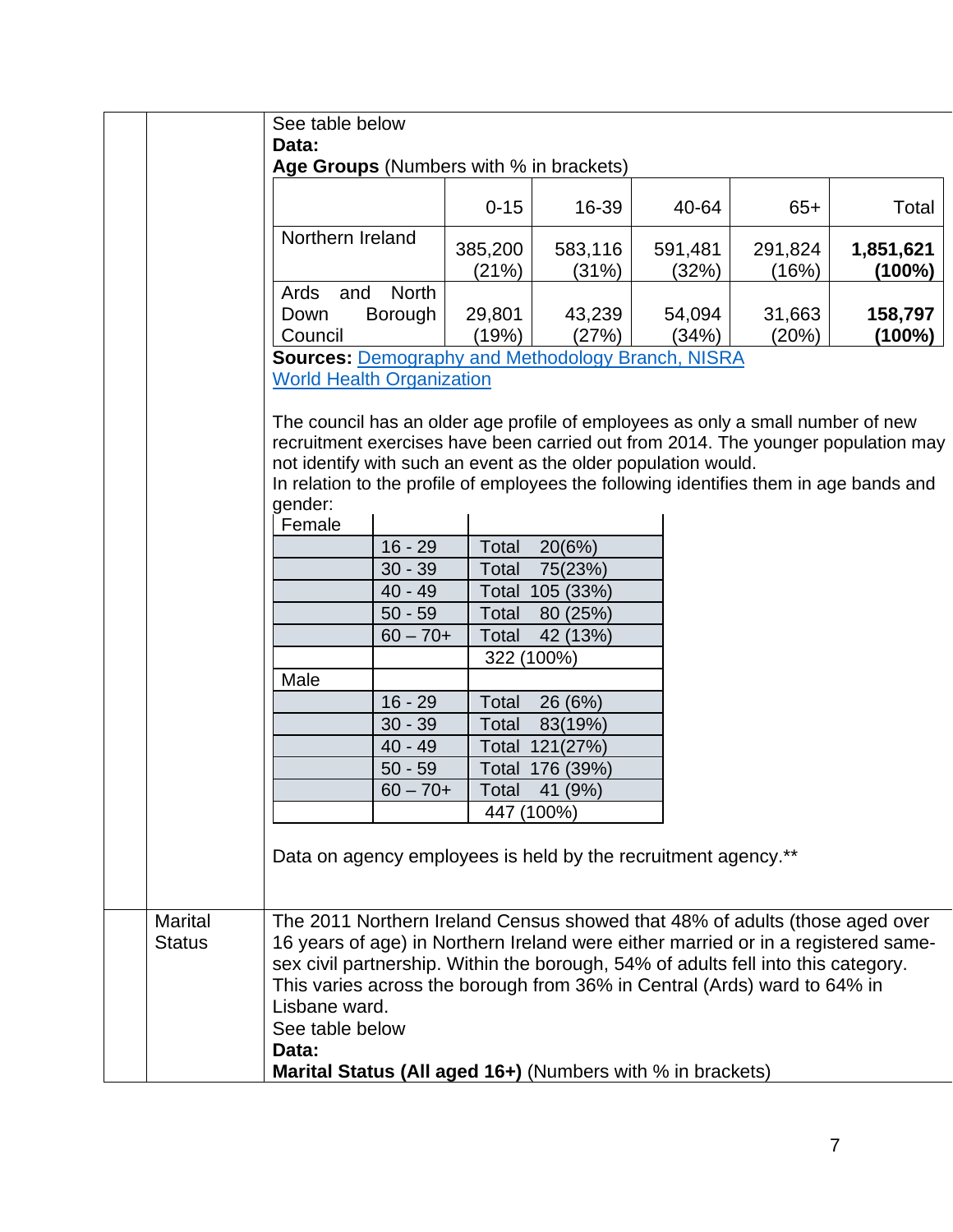|                       |                                                                                                                                                                                                                                                                                                                                                              | All usual residents    | sex civil partnership<br>registered a same-<br>married or never<br>Single (never | Married                              | In a registered same-<br>sex civil partnership | legally in a same-sex<br>legally married or still<br>civil partnership) | now legally dissolved<br>Divorced or formerly<br>partnership which is<br>in a same-sex civil | Widowed or surviving<br>partner from a same-<br>sex civil partnership |
|-----------------------|--------------------------------------------------------------------------------------------------------------------------------------------------------------------------------------------------------------------------------------------------------------------------------------------------------------------------------------------------------------|------------------------|----------------------------------------------------------------------------------|--------------------------------------|------------------------------------------------|-------------------------------------------------------------------------|----------------------------------------------------------------------------------------------|-----------------------------------------------------------------------|
|                       | Northern<br>Ireland                                                                                                                                                                                                                                                                                                                                          | 1,431,540<br>$(100\%)$ | 517,393<br>(36%)                                                                 | 68<br>0,8<br>31<br>(48)<br>$%$ )     | 1,2<br>43<br>(0)<br>$%$ )                      | 56,91<br>1<br>(4%)                                                      | 78,074<br>(5%)                                                                               | 97,088<br>(7%)                                                        |
|                       | Ards<br>and<br><b>North</b><br>Down<br>Borough                                                                                                                                                                                                                                                                                                               | 126,945                | 36,730                                                                           | 67,<br>86<br>$6\phantom{1}6$<br>(53) | 12<br>3<br>(0)                                 | 4,328                                                                   | 8,548                                                                                        | 9,350                                                                 |
|                       | Council<br><b>Source: Northern Ireland 2011 Census, Marital Status</b><br>The ANDBC employee profile shows that:                                                                                                                                                                                                                                             | $(100\%)$              | (29%)                                                                            | $%$ )                                | $%$ )                                          | (3%)                                                                    | (7%)                                                                                         | (7%)                                                                  |
|                       | <b>Marital Status</b>                                                                                                                                                                                                                                                                                                                                        |                        | <b>Total</b>                                                                     |                                      |                                                |                                                                         | Percentage                                                                                   |                                                                       |
|                       | Single                                                                                                                                                                                                                                                                                                                                                       |                        | 180                                                                              |                                      |                                                | 20.76%                                                                  |                                                                                              |                                                                       |
|                       | Married                                                                                                                                                                                                                                                                                                                                                      |                        | 405                                                                              |                                      |                                                | 46.71%                                                                  |                                                                                              |                                                                       |
|                       | <b>Divorced</b>                                                                                                                                                                                                                                                                                                                                              |                        | 35                                                                               |                                      |                                                | 4.04%                                                                   |                                                                                              |                                                                       |
|                       | Co Habiting                                                                                                                                                                                                                                                                                                                                                  |                        | 14                                                                               |                                      |                                                | 1.61%                                                                   |                                                                                              |                                                                       |
|                       | Separated                                                                                                                                                                                                                                                                                                                                                    |                        | 25                                                                               |                                      |                                                | 2.88%                                                                   |                                                                                              |                                                                       |
|                       | Civil Partnership                                                                                                                                                                                                                                                                                                                                            |                        | $\star$                                                                          |                                      |                                                | $\star$                                                                 |                                                                                              |                                                                       |
|                       |                                                                                                                                                                                                                                                                                                                                                              |                        |                                                                                  |                                      |                                                |                                                                         |                                                                                              |                                                                       |
|                       | Left Blank                                                                                                                                                                                                                                                                                                                                                   |                        | 207                                                                              |                                      |                                                | 23.88%                                                                  |                                                                                              |                                                                       |
|                       | *Small numbers removed as individuals could be identifiable<br>Data on agency employees is held by the recruitment agency.**                                                                                                                                                                                                                                 |                        |                                                                                  |                                      |                                                |                                                                         |                                                                                              |                                                                       |
| Sexual<br>orientation | <b>Summary:</b><br>It should be noted that no reliable data is available on sexual orientation-NISRA<br>are currently examining methodology on how to measure this. However, the 2011<br>census indicates that less than 1% of the Northern Ireland adult population (those<br>aged 16 years and over) were in a registered same-sex civil partnership. This |                        |                                                                                  |                                      |                                                |                                                                         | was similar to the borough as a whole. The Continuous Household Survey in                    |                                                                       |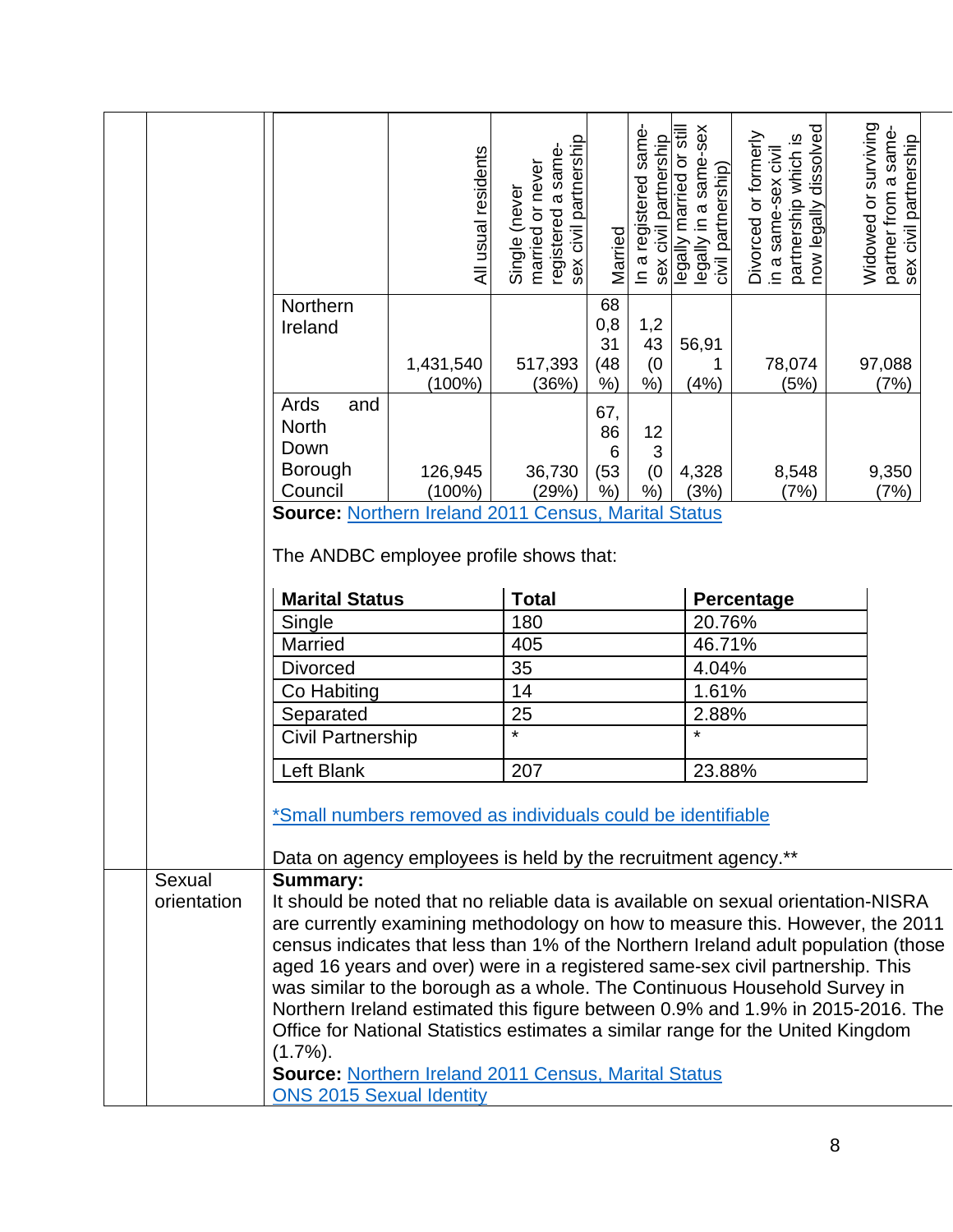| Men &             | According to census (NISRA) almost half of the population of Northern Ireland     |              |                  |                             |        |
|-------------------|-----------------------------------------------------------------------------------|--------------|------------------|-----------------------------|--------|
| Women             | were male (49%) and this was similar throughout Ards and North Down Borough       |              |                  |                             |        |
| generally         | Council (48%). See table below                                                    |              |                  |                             |        |
|                   | Data:                                                                             |              |                  |                             |        |
|                   |                                                                                   |              |                  |                             |        |
|                   |                                                                                   | <b>Males</b> | Females          |                             | All    |
|                   | Northern Ireland                                                                  |              |                  | 1,810,863                   |        |
|                   |                                                                                   | 887,323 (49% | 923,540 (51%)    |                             | (100%) |
|                   | Ards and North<br>Down                                                            |              |                  |                             |        |
|                   | <b>Borough Council</b>                                                            | 75,920 (48%) | 80,752 (52%)     | 156,672(100%)               |        |
|                   | Source: Age Structure, Census 2011, NISRA                                         |              |                  |                             |        |
|                   | Review of statistical classification and delineation of settlements, NISRA        |              |                  |                             |        |
|                   |                                                                                   |              |                  |                             |        |
|                   | The ANDBC employment Profile shows that:                                          |              |                  |                             |        |
|                   | Gender                                                                            | <b>Total</b> |                  | Percentage                  |        |
|                   | Male                                                                              | 511          | 58.94%           |                             |        |
|                   | Female                                                                            | 356          | 41.06%           |                             |        |
|                   |                                                                                   |              |                  |                             |        |
|                   |                                                                                   |              |                  |                             |        |
|                   | Data on agency employees is held by the recruitment agency.**                     |              |                  |                             |        |
| <b>Disability</b> | The 2011 Census (NISRA) showed that 20% of the population in Ards and North       |              |                  |                             |        |
|                   | Down area had a health issue or disability (including those related to old age)   |              |                  |                             |        |
|                   | which has lasted or expected to last at least 12 months. (This was similar to the |              |                  |                             |        |
|                   | Northern Ireland figure of 21%.)                                                  |              |                  |                             |        |
|                   | <b>Disability Living Allowances, 2015</b>                                         |              |                  |                             |        |
|                   |                                                                                   |              | 2015 (Disability | 2015 (Multiple              |        |
|                   |                                                                                   |              | Living           | <b>Disability Benefits)</b> |        |
|                   |                                                                                   |              | Allowance        | *MDB is                     |        |
|                   |                                                                                   |              | Recipients)      | aggregated data             |        |
|                   |                                                                                   |              |                  | from Attendance             |        |
|                   |                                                                                   |              |                  | Allowance,                  |        |
|                   |                                                                                   |              |                  | <b>Disability Living</b>    |        |
|                   |                                                                                   |              |                  | Allowance,                  |        |
|                   |                                                                                   |              |                  | <b>Incapacity Benefit</b>   |        |
|                   |                                                                                   |              |                  | and Severe                  |        |
|                   |                                                                                   |              |                  | <b>Disablement</b>          |        |
|                   |                                                                                   |              |                  | Allowance data,             |        |
|                   |                                                                                   |              |                  | and data for                |        |
|                   |                                                                                   |              |                  | <b>Employment and</b>       |        |
|                   |                                                                                   |              |                  | Support allowance           |        |
|                   | Northern Ireland                                                                  |              |                  |                             |        |
|                   |                                                                                   |              | 209,280          | 251,490                     |        |
|                   | Ards and North Down Borough                                                       |              |                  |                             |        |
|                   | Council                                                                           |              | 13,840           | 18,080                      |        |
|                   | Ards Peninsula                                                                    |              | 2,920            |                             | n/a    |
|                   | <b>Bangor Central</b>                                                             |              | 2,250            |                             | n/a    |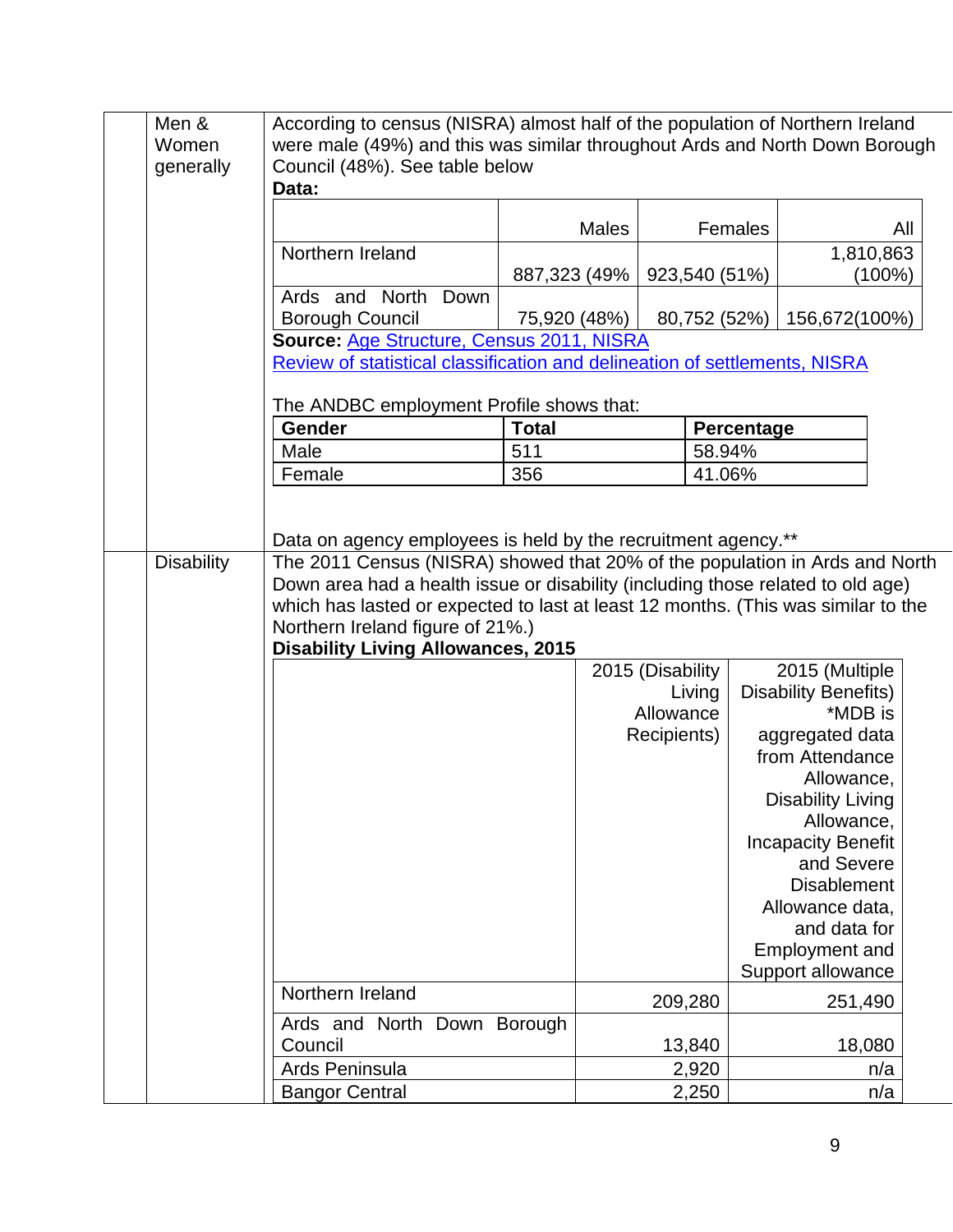|                   | <b>Bangor East and Donaghadee</b>                                                                                                                                                                                                                                                                                                                                                                                                                                                                                                                                                                                                                                                          |              | 1,740      | n/a |  |  |  |  |  |
|-------------------|--------------------------------------------------------------------------------------------------------------------------------------------------------------------------------------------------------------------------------------------------------------------------------------------------------------------------------------------------------------------------------------------------------------------------------------------------------------------------------------------------------------------------------------------------------------------------------------------------------------------------------------------------------------------------------------------|--------------|------------|-----|--|--|--|--|--|
|                   | <b>Bangor West</b>                                                                                                                                                                                                                                                                                                                                                                                                                                                                                                                                                                                                                                                                         |              | 1,650      | n/a |  |  |  |  |  |
|                   | Comber                                                                                                                                                                                                                                                                                                                                                                                                                                                                                                                                                                                                                                                                                     |              | 1,270      | n/a |  |  |  |  |  |
|                   | Holywood and Clandeboye                                                                                                                                                                                                                                                                                                                                                                                                                                                                                                                                                                                                                                                                    |              | 1,180      | n/a |  |  |  |  |  |
|                   | <b>Newtownards</b>                                                                                                                                                                                                                                                                                                                                                                                                                                                                                                                                                                                                                                                                         |              | 2,840      | n/a |  |  |  |  |  |
|                   | Northern Ireland Census 2011 Long-term health problem or disability by long-                                                                                                                                                                                                                                                                                                                                                                                                                                                                                                                                                                                                               |              |            |     |  |  |  |  |  |
|                   | term problem or disability                                                                                                                                                                                                                                                                                                                                                                                                                                                                                                                                                                                                                                                                 |              |            |     |  |  |  |  |  |
|                   | The ANDBC employment Profile shows:                                                                                                                                                                                                                                                                                                                                                                                                                                                                                                                                                                                                                                                        |              |            |     |  |  |  |  |  |
|                   | <b>Disabled</b>                                                                                                                                                                                                                                                                                                                                                                                                                                                                                                                                                                                                                                                                            | <b>Total</b> | Percentage |     |  |  |  |  |  |
|                   | Yes                                                                                                                                                                                                                                                                                                                                                                                                                                                                                                                                                                                                                                                                                        | 35           | 4.04%      |     |  |  |  |  |  |
|                   | <b>No</b>                                                                                                                                                                                                                                                                                                                                                                                                                                                                                                                                                                                                                                                                                  | 832          | 95.96%     |     |  |  |  |  |  |
|                   | Data on agency employees is held by the recruitment agency.**                                                                                                                                                                                                                                                                                                                                                                                                                                                                                                                                                                                                                              |              |            |     |  |  |  |  |  |
| <b>Dependents</b> | <b>Summary:</b><br>In considering this dimension the following have been included: persons with<br>responsibility for the care of a child, children, a person with a disability and or an<br>older person. According to the Continuous Household Survey, 2013-2016, 37% of<br>Ards and North Down claimed to have a dependent (This did not differentiate on<br>the type of dependent).<br>According to the 2011 Census, 7,474 households in Ards and North Down had a<br>dependent child under the age of 4 (This might give an indication on the numbers<br>who would have buggies or prams).<br><b>Sources: Continuous Household Survey</b><br>The ANDBC employment Profile shows that: |              |            |     |  |  |  |  |  |
|                   | <b>Family Status</b>                                                                                                                                                                                                                                                                                                                                                                                                                                                                                                                                                                                                                                                                       | <b>Total</b> | Percentage |     |  |  |  |  |  |
|                   | Child or Children                                                                                                                                                                                                                                                                                                                                                                                                                                                                                                                                                                                                                                                                          | 270          | 31.14%     |     |  |  |  |  |  |
|                   | <b>Dependant Elderly</b><br>Person                                                                                                                                                                                                                                                                                                                                                                                                                                                                                                                                                                                                                                                         | 19           | 2.19%      |     |  |  |  |  |  |
|                   | Physical/ Mental/III<br>Health/Disability                                                                                                                                                                                                                                                                                                                                                                                                                                                                                                                                                                                                                                                  | 5            | 0.58%      |     |  |  |  |  |  |
|                   | Other                                                                                                                                                                                                                                                                                                                                                                                                                                                                                                                                                                                                                                                                                      | 5            | 0.58%      |     |  |  |  |  |  |
|                   | <b>None</b>                                                                                                                                                                                                                                                                                                                                                                                                                                                                                                                                                                                                                                                                                | 203          | 23.41%     |     |  |  |  |  |  |
|                   | Left Blank                                                                                                                                                                                                                                                                                                                                                                                                                                                                                                                                                                                                                                                                                 | 365          | 42.1%      |     |  |  |  |  |  |
|                   | Data on agency employees is held by the recruitment agency.**                                                                                                                                                                                                                                                                                                                                                                                                                                                                                                                                                                                                                              |              |            |     |  |  |  |  |  |

11. | Based on data previously provided what are the needs, experiences, and priorities for each of the following categories, in relation to this policy/decision?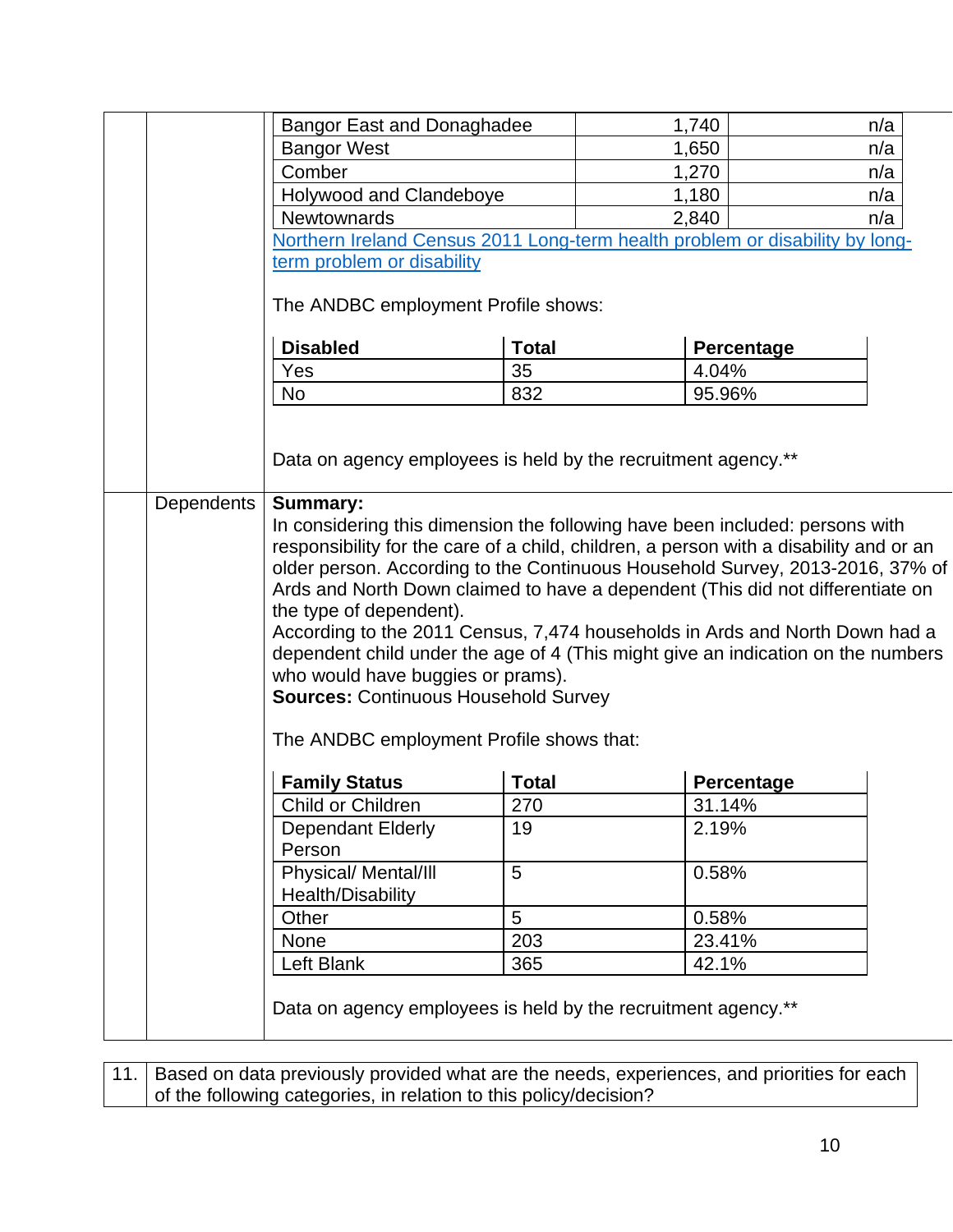| <b>Religious Belief</b>  | Those in the area have to date not raised any objections,                                                                                                                                                          |
|--------------------------|--------------------------------------------------------------------------------------------------------------------------------------------------------------------------------------------------------------------|
| <b>Political Opinion</b> | however we have not been furnished with any local                                                                                                                                                                  |
| <b>Racial Group</b>      | consultation details. War memorials across the Borough                                                                                                                                                             |
| Age                      | were all refurbished with local consultation in 2018.                                                                                                                                                              |
| <b>Marital Status</b>    | In relation to the dimensions of the local population the only                                                                                                                                                     |
| Sexual orientation       | category it is anticipated may not support a war memorial are                                                                                                                                                      |
| Men & Women generally    | the younger generation or older generation who in surveys                                                                                                                                                          |
| <b>Disability</b>        | across Northern Ireland are stating that the province should                                                                                                                                                       |
| Dependents               | leave the past behind and move forward. Explanation that<br>sets the historical context of the commemorative stone should<br>be provided. Accessibility of the proposed war memorial<br>should be a consideration. |

## **Does this Policy require an Equality Impact Assessment?**

| 1. | What is the likely impact on equality of opportunity for each of the Section 75 categories? |                                      |                  |
|----|---------------------------------------------------------------------------------------------|--------------------------------------|------------------|
|    |                                                                                             | Detail of Impact                     | Level of Impact  |
|    |                                                                                             |                                      | Minor/Major/None |
|    | <b>Religious Belief</b>                                                                     | As the Conlig War Memorial           | Minor            |
|    | <b>Political Opinion</b>                                                                    | group are part of the Conlig         |                  |
|    | <b>Racial Group</b>                                                                         | <b>Community Regeneration Group,</b> |                  |
|    | Age                                                                                         | and therefore they are               |                  |
|    | <b>Marital Status</b>                                                                       | representatives of the village.      |                  |
|    | Sexual orientation                                                                          | They have indicated that they        |                  |
|    | Men & Women generally                                                                       | have consulted with the              |                  |
|    | <b>Disability</b>                                                                           | community over the years and         |                  |
|    | Dependents                                                                                  | they feel that the memorial will be  |                  |
|    |                                                                                             | an important asset in connecting     |                  |
|    |                                                                                             | and linking the past, present and    |                  |
|    |                                                                                             | future generations, in order to      |                  |
|    |                                                                                             | create a stronger sense of           |                  |
|    |                                                                                             | community. Any local residents       |                  |
|    |                                                                                             | who do not support or have a         |                  |
|    |                                                                                             | concern about the                    |                  |
|    |                                                                                             | appropriateness of the memorial      |                  |
|    |                                                                                             | should be given an opportunity to    |                  |
|    |                                                                                             | put their concerns forward.          |                  |

| 2. | Are there opportunities to better promote equality of opportunity for people within the<br>Section 75 equality categories? |                                                                |                                                         |
|----|----------------------------------------------------------------------------------------------------------------------------|----------------------------------------------------------------|---------------------------------------------------------|
|    |                                                                                                                            | If "Yes", provide details $\parallel$ If "No", provide details |                                                         |
|    | <b>Religious Belief</b>                                                                                                    |                                                                | Yes - Where individuals within the Borough do not wish  |
|    | <b>Political Opinion</b>                                                                                                   |                                                                | to engage with this Memorial, they may choose not to    |
|    | <b>Racial Group</b>                                                                                                        | visit the site. However, it may be appropriate for the         |                                                         |
|    | Age                                                                                                                        |                                                                | Conlig War Memorial Group to offer a local consultation |
|    | <b>Marital Status</b>                                                                                                      | in Millisle to give interested residents and constituted       |                                                         |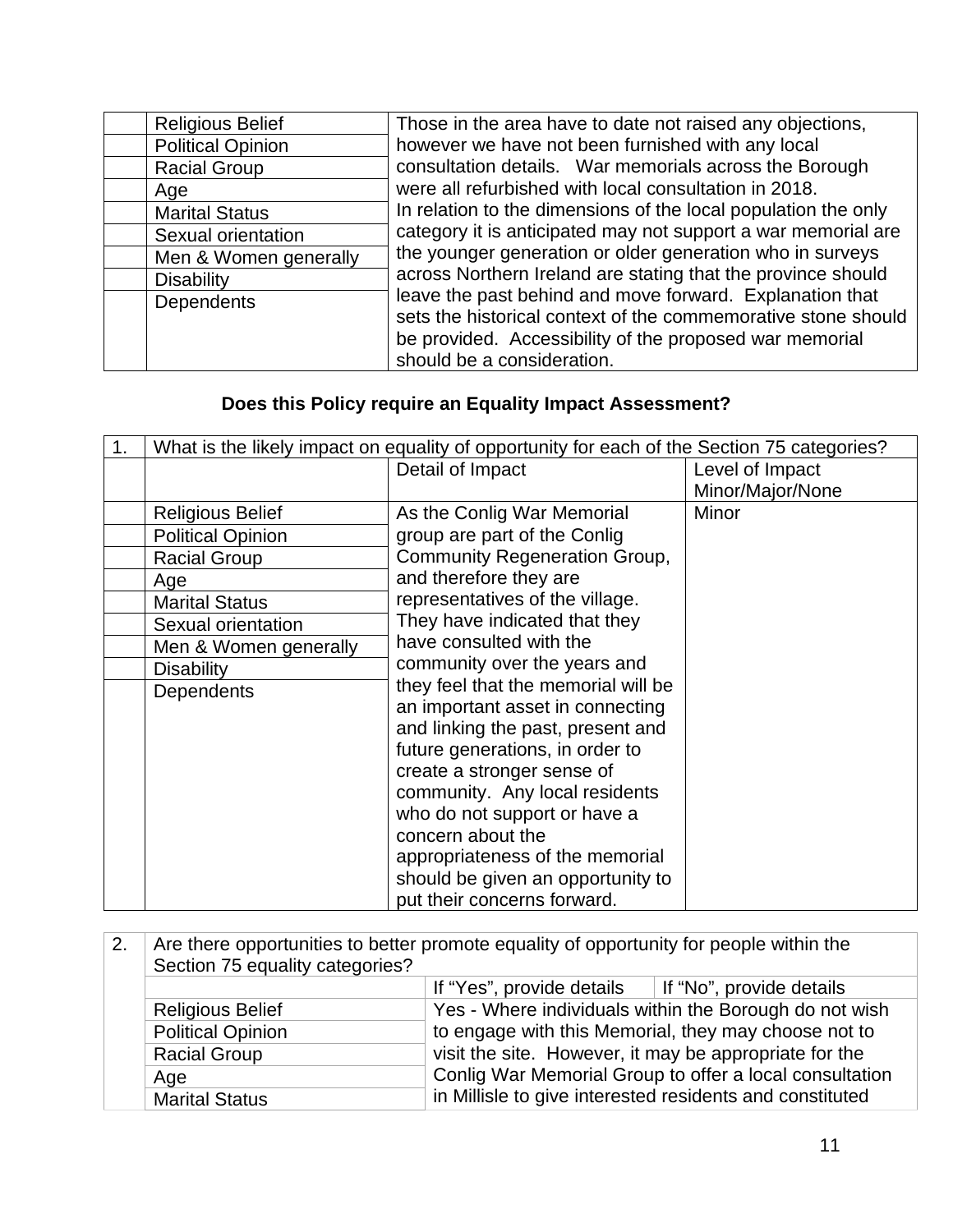| Sexual orientation    | groups the opportunity to submit their comments, |
|-----------------------|--------------------------------------------------|
| Men & Women generally | confidentially if possible.                      |
| <b>Disability</b>     |                                                  |
| <b>Dependents</b>     |                                                  |

| 3. | To what extent is the Policy likely to impact on Good Relations between people of different<br>religious belief, political opinion or racial group? |                                                     |                                                            |
|----|-----------------------------------------------------------------------------------------------------------------------------------------------------|-----------------------------------------------------|------------------------------------------------------------|
|    |                                                                                                                                                     | Details of Impact                                   | Level of Impact                                            |
|    |                                                                                                                                                     |                                                     | Minor/Major/None                                           |
|    | <b>Religious Belief</b>                                                                                                                             | Minor – As the CCRG group is representative of the  |                                                            |
|    | <b>Political Opinion</b>                                                                                                                            | village make up. However, this proposal has the     |                                                            |
|    | <b>Racial Group</b>                                                                                                                                 |                                                     | potential to impact on a breadth of multiple identities as |
|    |                                                                                                                                                     | the population of Conlig will have many dimensions. |                                                            |

| 4. | Are there opportunities to better promote Good Relations between people of different<br>religious belief, political opinion or racial group? |                                                     |  |
|----|----------------------------------------------------------------------------------------------------------------------------------------------|-----------------------------------------------------|--|
|    | If "Yes" provide details<br>If "No" provide details                                                                                          |                                                     |  |
|    | <b>Religious Belief</b>                                                                                                                      | The promotion of good relations has been a major    |  |
|    | <b>Political Opinion</b>                                                                                                                     | consideration of the CCRG but may require community |  |
|    | <b>Racial Group</b>                                                                                                                          | consultation.                                       |  |

## **Additional Considerations**

|  | <b>Multiple Identity Considerations</b>                                                                                                                                                                                                                                                                                 | Details of Impact or potential impact<br>(Positive/Negative)                                                                                                        |
|--|-------------------------------------------------------------------------------------------------------------------------------------------------------------------------------------------------------------------------------------------------------------------------------------------------------------------------|---------------------------------------------------------------------------------------------------------------------------------------------------------------------|
|  | Are there any potential impacts of the<br>policy decision on people with multiple<br>identities?<br>(e.g. disabled minority ethnic persons).<br>Where appropriate provide details of data<br>on the impact of the policy on people with<br>multiple identities.<br>Specify relevant Section 75 categories<br>concerned. | The range of needs of potential visitors and<br>local residents has been considered to ensure<br>information and access is inclusive of all<br>multiple identities. |
|  |                                                                                                                                                                                                                                                                                                                         |                                                                                                                                                                     |

## **Disability Discrimination Order (NI) 2006**

| Does this proposed policy  | Yes / Ne | Explain your reasoning: |
|----------------------------|----------|-------------------------|
| provide an opportunity to? |          |                         |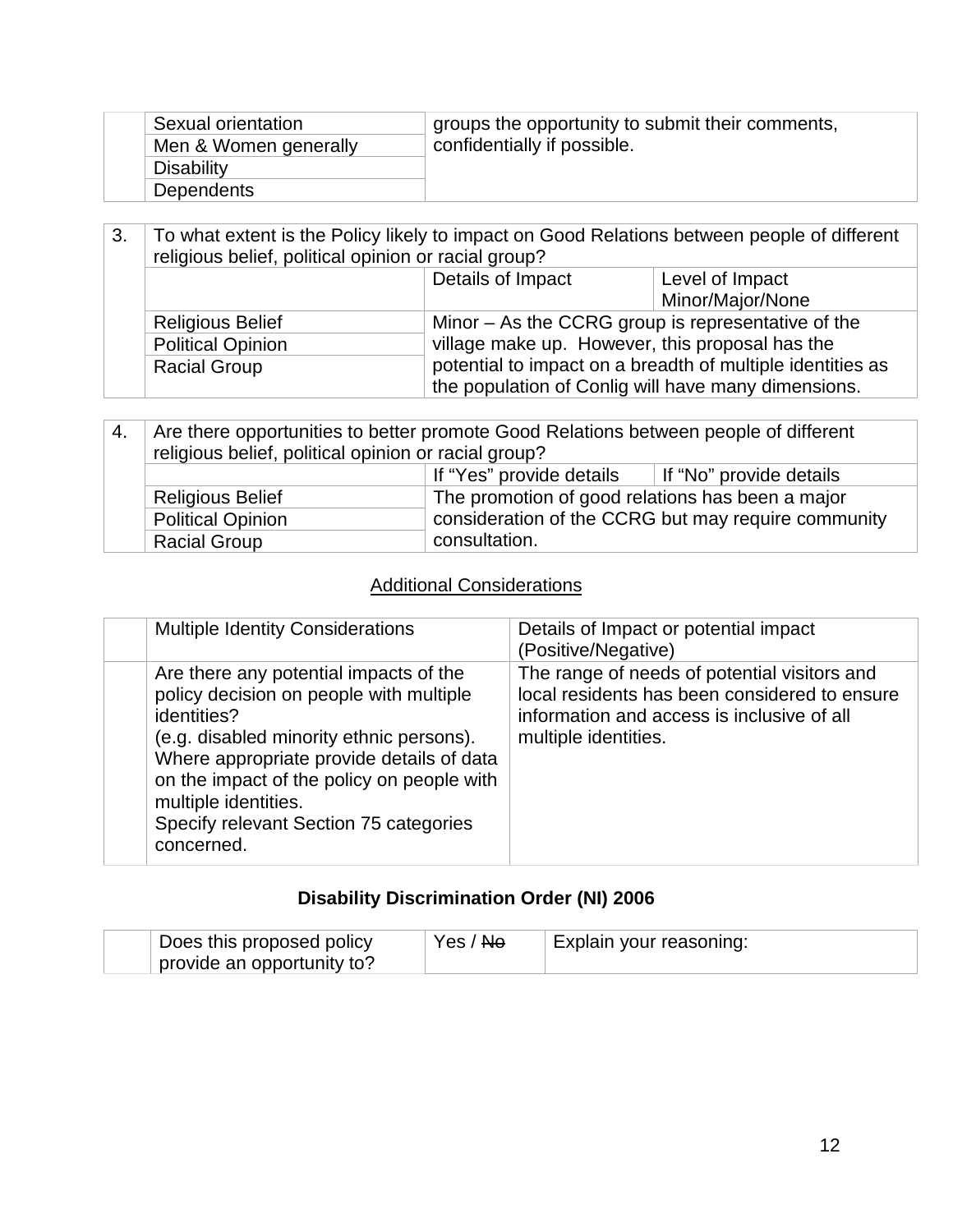| $\blacksquare$ | better promote positive<br>attitudes towards disabled<br>people | Yes - The need for slopes instead of steps<br>to access the memorial should be<br>considered in order that persons in<br>wheelchairs, motorized wheelchairs or<br>persons with buggies / prams can access. |
|----------------|-----------------------------------------------------------------|------------------------------------------------------------------------------------------------------------------------------------------------------------------------------------------------------------|
| $\blacksquare$ | increase participation by<br>disabled people in public<br>life  |                                                                                                                                                                                                            |

#### Monitoring Arrangements

Section 75 places a requirement on the Council to have equality monitoring arrangements in place to assess the impact of policies and services, help identify barriers to fair participation and to better promote equality of opportunity.

| Outline what data you could<br>collect in the future to monitor<br>the impact of this policy /<br>decision on equality, good<br>relations, and disability duties | Comments and complaints received before, during and<br>after this proposal is implemented, or declined. These<br>could also be collected by the Conlig Community<br>Regeneration Group as part of a consultation process. |
|------------------------------------------------------------------------------------------------------------------------------------------------------------------|---------------------------------------------------------------------------------------------------------------------------------------------------------------------------------------------------------------------------|
|------------------------------------------------------------------------------------------------------------------------------------------------------------------|---------------------------------------------------------------------------------------------------------------------------------------------------------------------------------------------------------------------------|

I can confirm that the proposed policy / decision has been screened for: -

| Equality of opportunity and good relations |
|--------------------------------------------|
| abilities duties.                          |

On the basis of the answers to the screening questions, I recommend that this policy / decision is: -

|        | Screened Out - No EQIA necessary (no impacts)                                                                                                                                                                               |
|--------|-----------------------------------------------------------------------------------------------------------------------------------------------------------------------------------------------------------------------------|
| $\chi$ | Screened Out – Mitigating Actions (minor impacts)<br>Any local residents who do not support or have a concern about the<br>appropriateness of the memorial should be given an opportunity to put their<br>concerns forward. |
|        | Screened In - Necessary to conduct a full EQIA                                                                                                                                                                              |
|        | Please detail actions to be taken:<br>Consultation by CCRG within the local community.                                                                                                                                      |

Screening assessment completed by: -

Name: Lesley Dobie